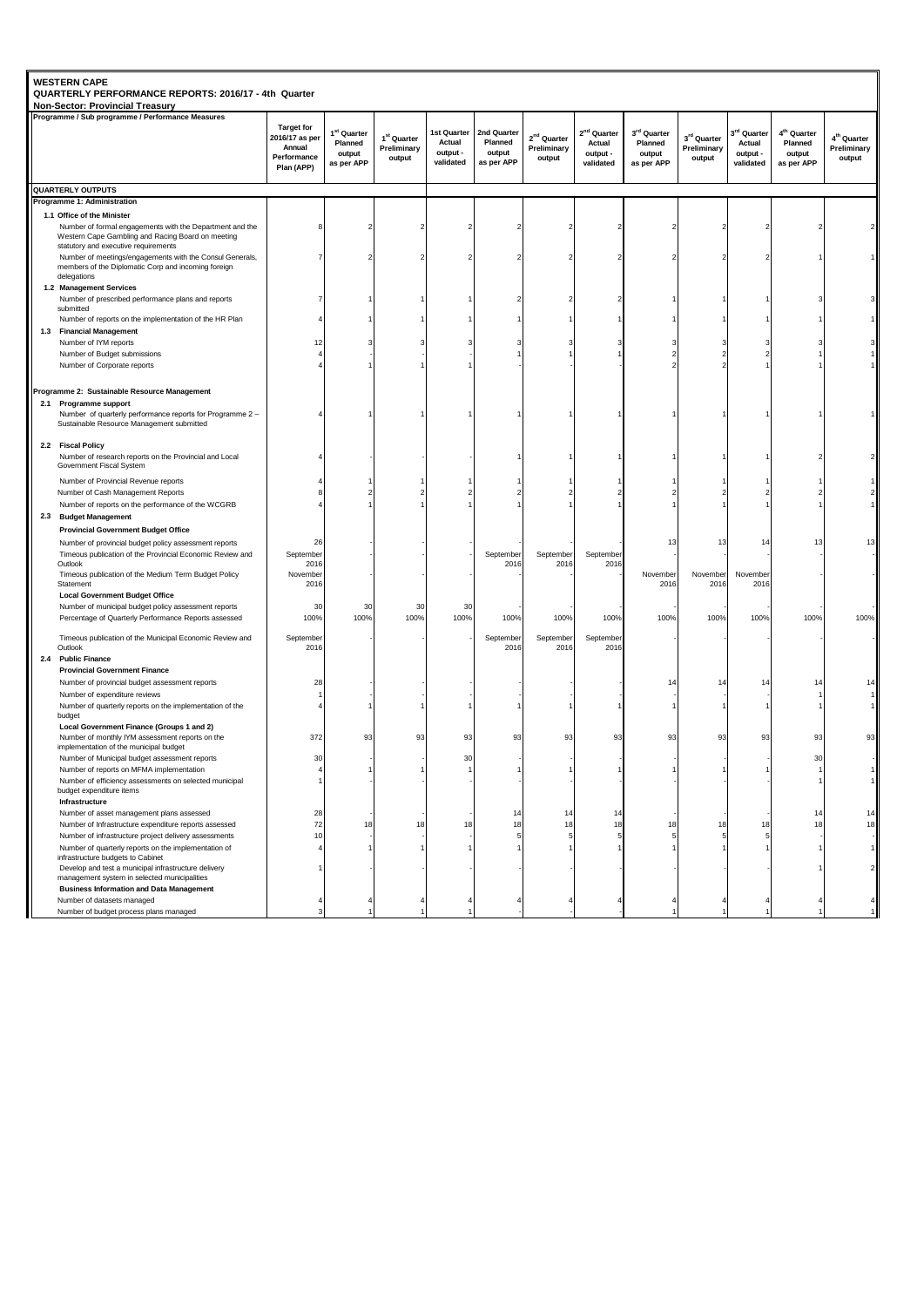| Programme / Sub programme / Performance Measures |                                                                                                                                               |                                                                            |                                                            |                                                  |                                                |                                                |                                        |                                                            |                                                                   |                                               |                                                            |                                                            |                                                                   |
|--------------------------------------------------|-----------------------------------------------------------------------------------------------------------------------------------------------|----------------------------------------------------------------------------|------------------------------------------------------------|--------------------------------------------------|------------------------------------------------|------------------------------------------------|----------------------------------------|------------------------------------------------------------|-------------------------------------------------------------------|-----------------------------------------------|------------------------------------------------------------|------------------------------------------------------------|-------------------------------------------------------------------|
|                                                  |                                                                                                                                               | <b>Target for</b><br>2016/17 as per<br>Annual<br>Performance<br>Plan (APP) | 1 <sup>st</sup> Quarter<br>Planned<br>output<br>as per APP | 1 <sup>st</sup> Quarter<br>Preliminary<br>output | 1st Quarter<br>Actual<br>output -<br>validated | 2nd Quarter<br>Planned<br>output<br>as per APP | $2nd$ Quarter<br>Preliminary<br>output | 2 <sup>nd</sup> Quarter<br>Actual<br>output -<br>validated | 3rd Quarter<br>Planned<br>output<br>as per APP                    | $3^{\rm rd}$ Quarter<br>Preliminary<br>output | 3 <sup>rd</sup> Quarter<br>Actual<br>output -<br>validated | 4 <sup>th</sup> Quarter<br>Planned<br>output<br>as per APP | 4 <sup>th</sup> Quarter<br>Preliminary<br>output                  |
|                                                  | Programme 3: Asset Management                                                                                                                 |                                                                            |                                                            |                                                  |                                                |                                                |                                        |                                                            |                                                                   |                                               |                                                            |                                                            |                                                                   |
|                                                  | 3.1 Programme support                                                                                                                         |                                                                            |                                                            |                                                  |                                                |                                                |                                        |                                                            |                                                                   |                                               |                                                            |                                                            |                                                                   |
|                                                  | Number of quarterly performance reports for Programme 3 -<br>Asset Management submitted                                                       |                                                                            |                                                            |                                                  |                                                |                                                |                                        |                                                            |                                                                   |                                               |                                                            |                                                            |                                                                   |
|                                                  | 3.2 Supply Chain Management: Provincial Government                                                                                            |                                                                            |                                                            |                                                  |                                                |                                                |                                        |                                                            |                                                                   |                                               |                                                            |                                                            |                                                                   |
|                                                  | Number of departments assisted with the continuous                                                                                            | 13                                                                         |                                                            |                                                  |                                                |                                                |                                        |                                                            |                                                                   |                                               |                                                            |                                                            |                                                                   |
|                                                  | improvements of their supply chain and asset management<br>systems                                                                            |                                                                            |                                                            |                                                  |                                                |                                                |                                        |                                                            |                                                                   |                                               |                                                            |                                                            |                                                                   |
|                                                  | Number of SCM assessment reports                                                                                                              | 13                                                                         |                                                            |                                                  |                                                |                                                |                                        |                                                            |                                                                   |                                               |                                                            |                                                            |                                                                   |
|                                                  | Number of interventions for strategic sourcing implementation                                                                                 |                                                                            |                                                            |                                                  |                                                |                                                |                                        |                                                            |                                                                   |                                               |                                                            |                                                            |                                                                   |
|                                                  | Number of supplier engagement sessions held to develop and<br>educate suppliers                                                               | 12                                                                         |                                                            |                                                  |                                                |                                                |                                        |                                                            |                                                                   |                                               |                                                            |                                                            |                                                                   |
|                                                  | Supply Chain Management: Local Government                                                                                                     |                                                                            |                                                            |                                                  |                                                |                                                |                                        |                                                            |                                                                   |                                               |                                                            |                                                            |                                                                   |
|                                                  | Number of municipal SCM and MAM Virtuous Cycle<br>assessment reports                                                                          | 10                                                                         |                                                            |                                                  |                                                |                                                |                                        |                                                            |                                                                   |                                               |                                                            |                                                            |                                                                   |
|                                                  | Number of municipalities assisted with the implementation of<br>the model policy for infrastructure procurement                               |                                                                            |                                                            |                                                  |                                                |                                                | 12                                     | 12                                                         |                                                                   |                                               |                                                            |                                                            |                                                                   |
|                                                  | Number of structured municipal training interventions                                                                                         | 10                                                                         |                                                            |                                                  |                                                |                                                | $\overline{\phantom{a}}$               |                                                            |                                                                   |                                               |                                                            |                                                            |                                                                   |
|                                                  | Number of municipalities assisted with supplier database<br>implementation and maintenance                                                    | 15                                                                         |                                                            |                                                  |                                                |                                                | 6                                      |                                                            |                                                                   |                                               |                                                            | 5                                                          |                                                                   |
|                                                  | Number of Municipal Districts assisted with localisation of<br>procurement.                                                                   |                                                                            |                                                            |                                                  |                                                |                                                |                                        |                                                            |                                                                   |                                               |                                                            |                                                            |                                                                   |
|                                                  | 3.3 Supporting and Interlinked Financial Systems                                                                                              |                                                                            |                                                            |                                                  |                                                |                                                |                                        |                                                            |                                                                   |                                               |                                                            |                                                            |                                                                   |
|                                                  | Number of institutions provided with an effective user account<br>management service i.r.o. provincially operated financial<br>systems        | 152                                                                        | 152                                                        | 152                                              | 152                                            | 152                                            | 152                                    | 152                                                        | 152                                                               | 152                                           | 152                                                        | 152                                                        | 152                                                               |
|                                                  | Number of votes assisted with clean-up and updating of data<br>i.r.o all provincially operated financial systems for migration to<br>the IFMS | 11                                                                         |                                                            |                                                  |                                                |                                                | $\overline{\phantom{a}}$               |                                                            |                                                                   |                                               |                                                            | 6                                                          |                                                                   |
|                                                  | Number of votes where the bids functionality of the Integrated<br>Procurement Solution (IPS) is implemented                                   | 13                                                                         |                                                            |                                                  |                                                |                                                |                                        |                                                            |                                                                   |                                               |                                                            |                                                            |                                                                   |
|                                                  | 4.1 Programme Support<br>Number of quarterly performance reports for Programme 4 -<br>Financial Governance submitted                          |                                                                            |                                                            |                                                  |                                                |                                                |                                        |                                                            |                                                                   |                                               |                                                            |                                                            |                                                                   |
|                                                  | 4.2 Accounting Services                                                                                                                       |                                                                            |                                                            |                                                  |                                                |                                                |                                        |                                                            |                                                                   |                                               |                                                            |                                                            |                                                                   |
|                                                  | <b>Local Government Accounting</b><br>Number of Municipalities supported against the accounting<br>reporting framework                        | 30                                                                         |                                                            |                                                  |                                                | 30                                             | 30                                     | 30                                                         |                                                                   |                                               |                                                            |                                                            |                                                                   |
|                                                  | Number of municipalities supported with mSCOA reform                                                                                          | 30                                                                         |                                                            |                                                  |                                                | 12                                             | 12                                     | 12                                                         | 18                                                                | 18                                            | 18                                                         |                                                            |                                                                   |
|                                                  | Number of accounting support interventions                                                                                                    |                                                                            |                                                            |                                                  |                                                |                                                |                                        |                                                            |                                                                   |                                               |                                                            |                                                            |                                                                   |
|                                                  | Percentage of municipal financial assessments on submitted<br><b>AFS</b>                                                                      | 100%                                                                       | 100%                                                       | 100%                                             | 100%                                           |                                                |                                        |                                                            |                                                                   |                                               |                                                            | 100%                                                       | 100%                                                              |
|                                                  | <b>Provincial Government Accounting and Compliance</b>                                                                                        |                                                                            |                                                            |                                                  |                                                |                                                |                                        |                                                            |                                                                   |                                               |                                                            |                                                            |                                                                   |
|                                                  | Number of votes assessed against the applicable accounting<br>and norms and standards requirements                                            | 14                                                                         | 14                                                         | 14                                               | 14                                             | 14                                             | 14                                     | 14                                                         | 14                                                                | 13                                            | 13                                                         | 14                                                         |                                                                   |
|                                                  | Number of accounting training interventions                                                                                                   |                                                                            |                                                            |                                                  |                                                |                                                |                                        |                                                            |                                                                   |                                               |                                                            |                                                            |                                                                   |
|                                                  | Timeous Publication and tabling of the ACFS                                                                                                   | 1 month after<br>receipt of audit<br>report on the<br><b>ACFS</b>          |                                                            |                                                  |                                                |                                                |                                        |                                                            | 1 month after<br>receipt of audit<br>report on the<br><b>ACFS</b> |                                               |                                                            |                                                            | 1 month after<br>receipt of audit<br>report on the<br><b>ACFS</b> |
|                                                  | Number of CGRO assessment reports coordinated per vote                                                                                        |                                                                            |                                                            |                                                  |                                                |                                                |                                        |                                                            |                                                                   |                                               |                                                            |                                                            |                                                                   |
|                                                  | Number of interventions to institutionalise internal control within<br>departments                                                            | 13                                                                         |                                                            |                                                  |                                                |                                                |                                        | 13                                                         |                                                                   |                                               |                                                            |                                                            |                                                                   |